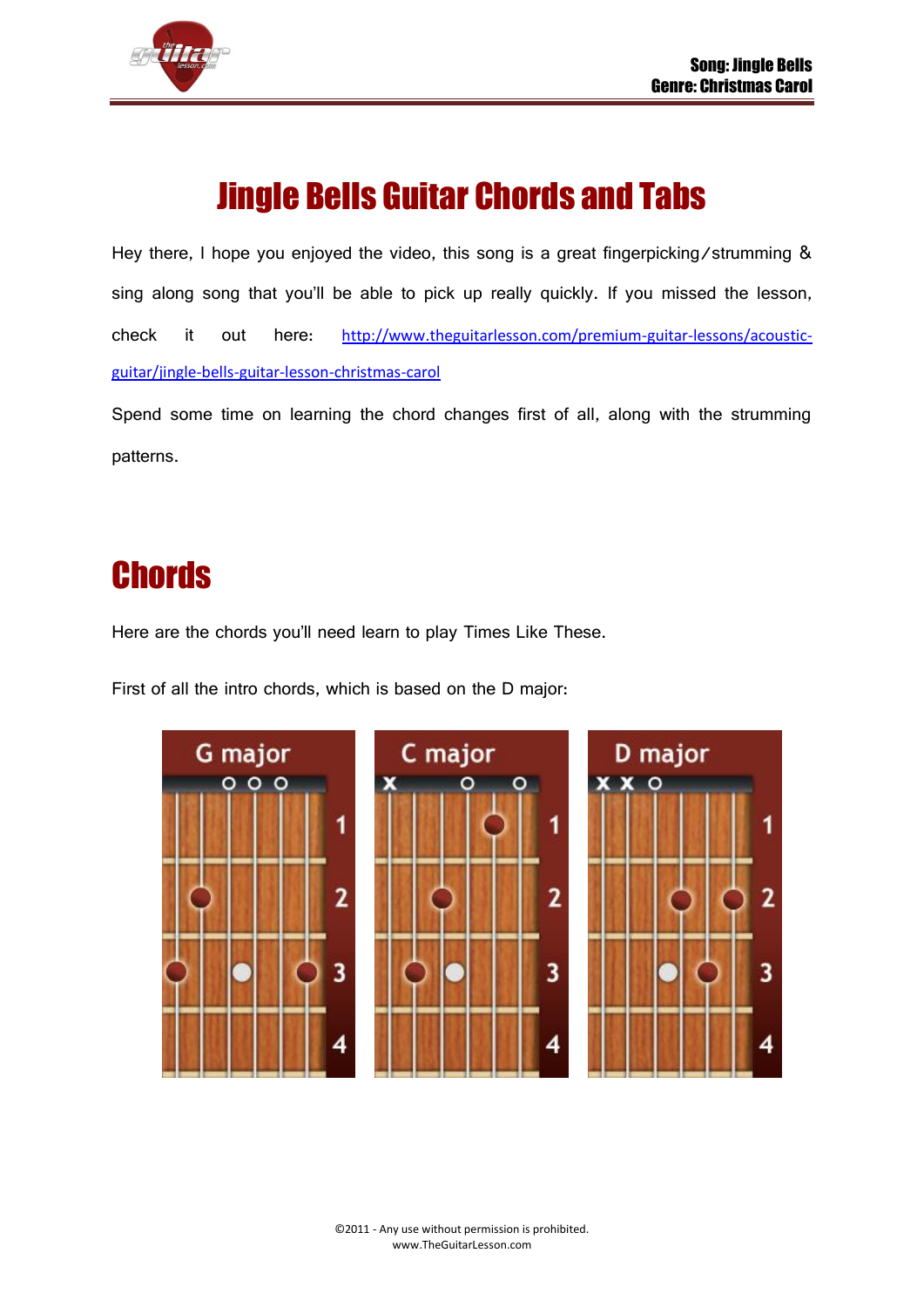

## Picking (Strumming) Pattern



## Verse Chord Progression

1 bar is 2 repetitions of the base-treble pattern. So 1x means you need to play base-treble-basetreble.



## Chorus Chord Progression

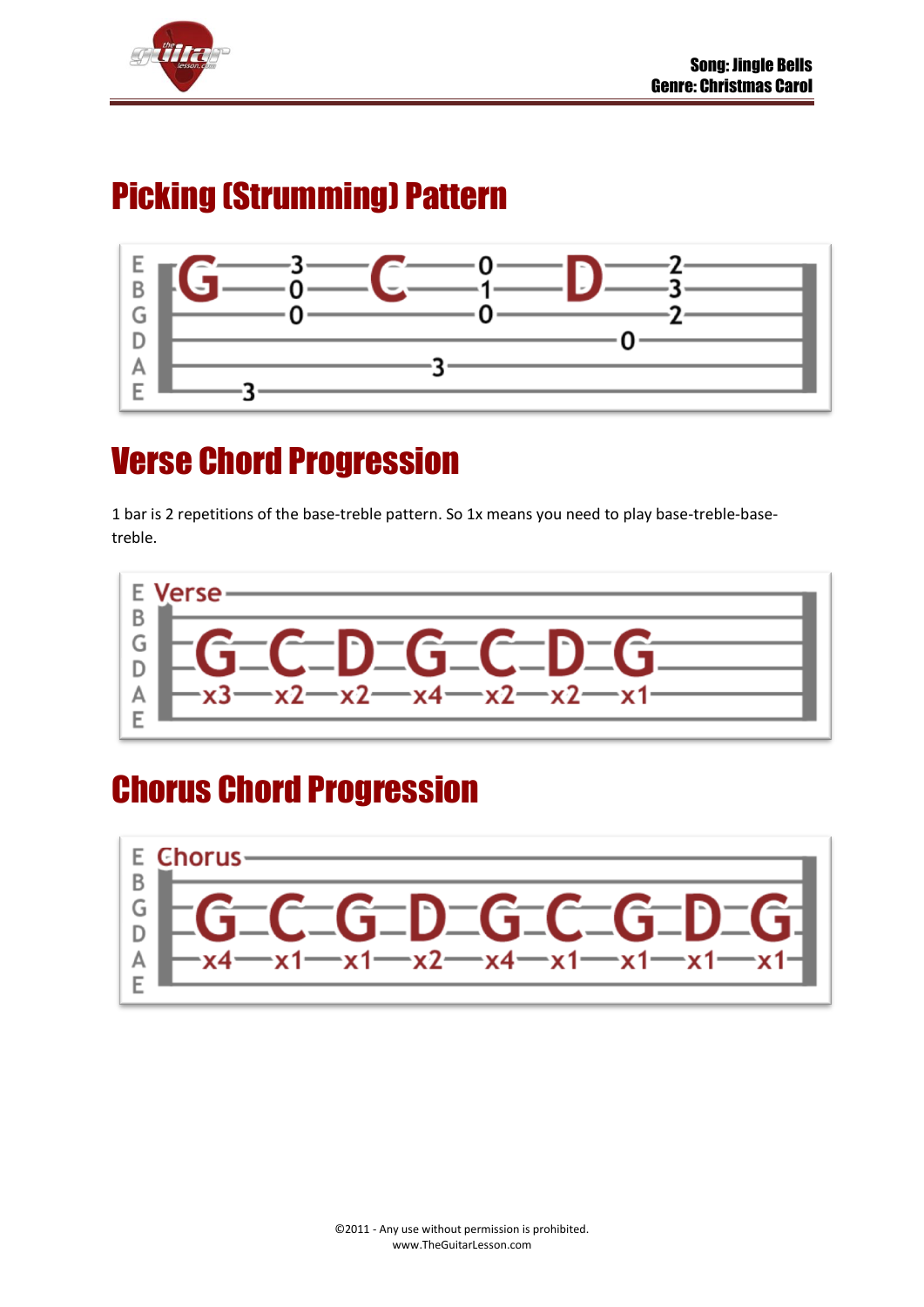

#### Chorus Melody







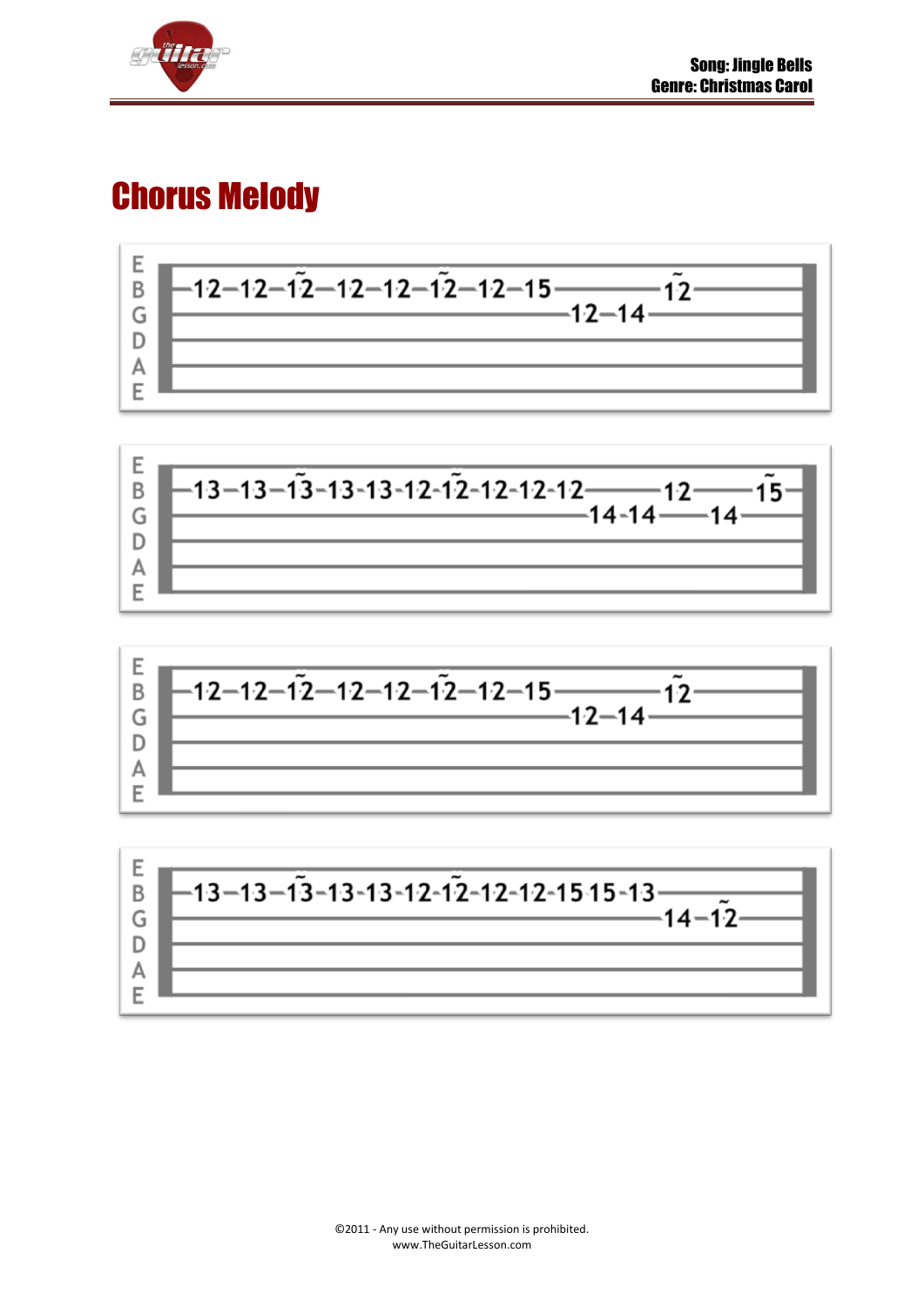

#### Verse Melody







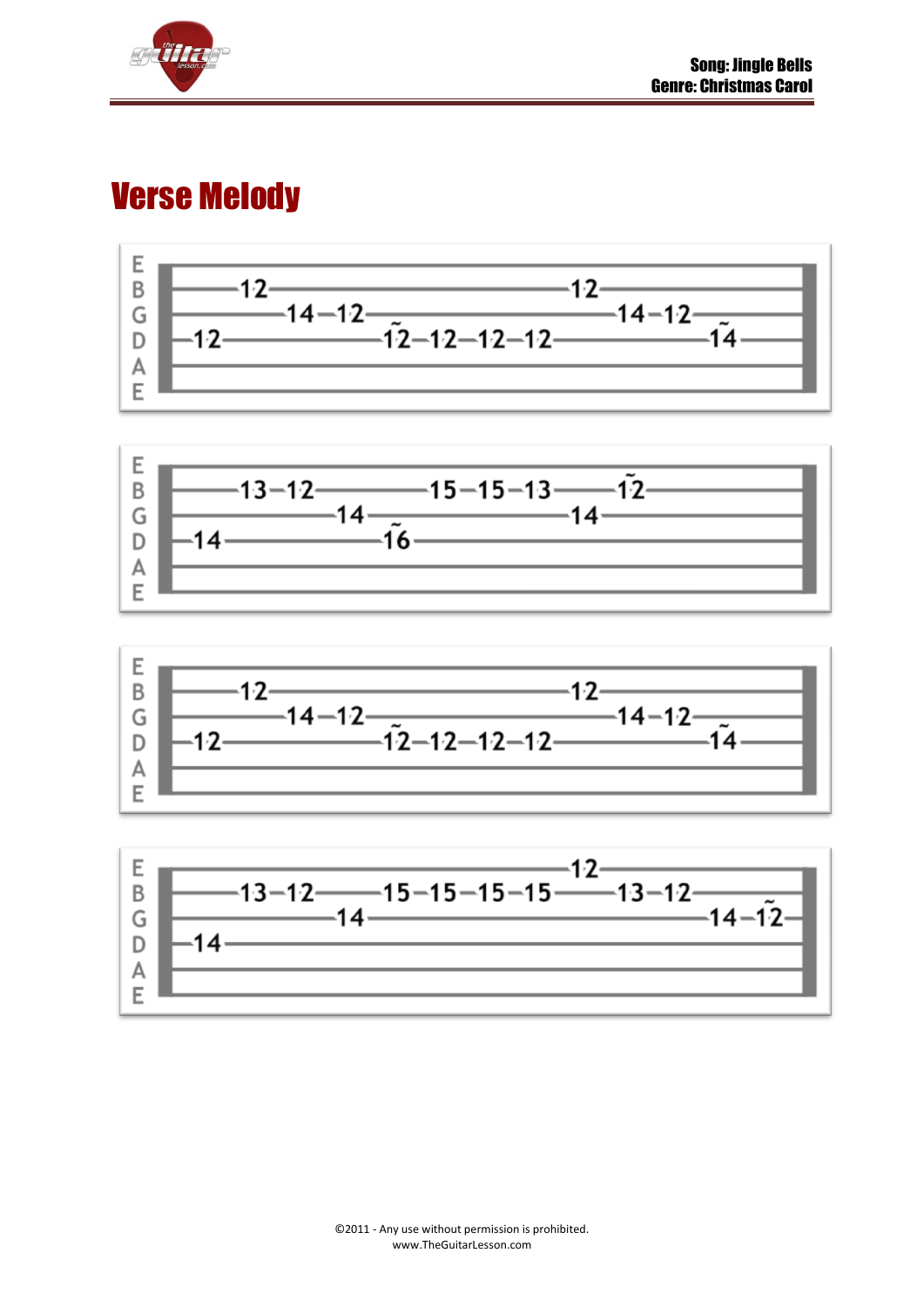

#### Sequence of Parts and Sing Along

Here are the lyrics and chords you'll be able to play along your own singing, or that of others. The chord names next to the lyrics, and indicate the exact time when you have to play the given chord.

- (G) Dashing through the (G) snow
- In a (G) one horse open (C) sleigh
- (C) O'er the fields we (D) go
- (D) Laughing all the (G) way
- (G) Bells on bob tails (G) ring
- (G) Making spirits (C) bright
- What  $(C)$  fun it is to  $(D)$  ride and sing
- A (D) sleighing song to- (G) night
- (D) Oh, (G) Jingle bells, (G) Jingle bells
- (G) Jingle all the (G) way
- (C) Oh, what fun it (G) is to ride
- In a (D) one horse open (D) sleigh
- (G) Jingle bells, (G) Jingle bells
- (G) Jingle all the (G) way
- (C) Oh, what fun it (G) is to ride
- In a  $(D)$  one horse open  $(G)$  sleigh